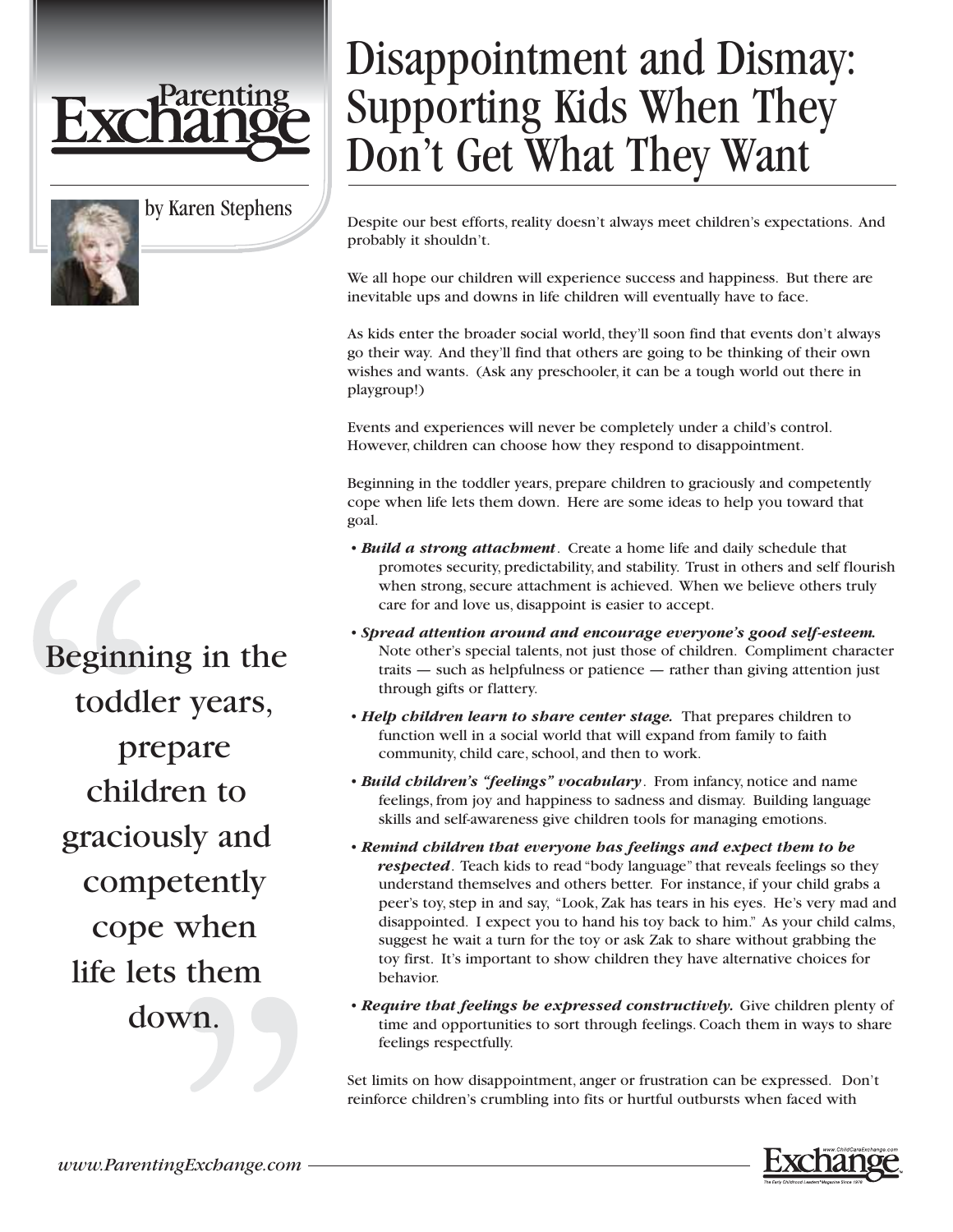disappointment. Explain that people feel emotions, but they must control what they do. Don't let children hurt themselves or others. Enforce respectful, relevant consequences when children ignore limits.

- *Provide a shoulder to lean on*. Be available when children need emotional support coping with disappointment. Empathize with children's feelings. Resist telling them, "It's not a big deal; you'll get over it." Instead mostly listen, nod understandingly and help your child move on to deciding how to resolve disappointment. For instance, if a child is upset that they didn't get to feed the pet at child care that day, help them think of responses, such as asking a teacher for a turn or asking a child to trade turns.
- *Help children "de-personalize" disappointment*. Often children think they don't get their way because someone doesn't like them, someone isn't fair, or someone doesn't want them to get what they want. That "someone" may be a peer. But it can also be a parent, teacher — or any other person of authority. If your child takes disappointment as personal rejection, gently point out that sometimes we don't get our way due to unknown circumstances. For instance, if a friend says they won't come over to play, it could be due to relatives visiting or wanting to finish watching a television show.

## Explain that people feel emotions, but they must control what they do.

- *Teach delayed gratification.* Avoid over-indulging children or giving in to their every request or demand. If children come to believe that all their desires will be instantly granted, we set them up for disappointment. Plan simple ways for children to gradually work for toys or special privileges they request. Don't give in to children's whining, back-talk, or emotional blackmail if they express disappointment.
- *Teach social skills*. Behaviors such as taking turns, sharing, negotiating, and trading are important team-building skills. Provide children with experiences that lead to mastery of those skills, whether through preschool or organized extra-curricular activities.
- *Encourage patience.* Help children understand that everyone has wishes and desires they want fulfilled. Sometimes everyone's wishes can't be met at once. Whether in the park waiting for a swing, or biding time for a turn to talk at the dinner table, give children opportunities to learn their needs will usually be met if they are patient.
- *Work to model bope, optimism, and persistence in your daily life.* We all know people who tend to view the cup as either "half-empty" or "half-full." I don't suggest you pretend to be someone you're not, but try to see the bright side of things most often. Your daily model will be a path your child will likely follow.

Actively use "self-talk" out loud so children hear how you manage anxiety or disappointment. Avoid defeatist talk. For instance, talk yourself through a frustrating home chore. Rather than saying, "This clock will never work, I just can't fix anything," try, "This clock breaking down all the time is really frustrating. If I can't fix it, I'll have to take it to the repair shop."

- *Help children take joy in other's happiness and achievement*. Encourage compassion, thoughtfulness, and kindness. Help children applaud and take pride in other's endeavors, not just their own.
- *Encourage and praise children*. When your child handles disappointment in a respectful, self-controlled manner, express your admiration. Tell them they can be proud.
- *Acknowledge reality honestly.* In truth, sometimes we don't get what we want, no matter how much we want or deserve it. We don't have to like it, but sometimes we have to accept it. Children can handle that information. *Especially* if you share it before they encounter a big disappointment.